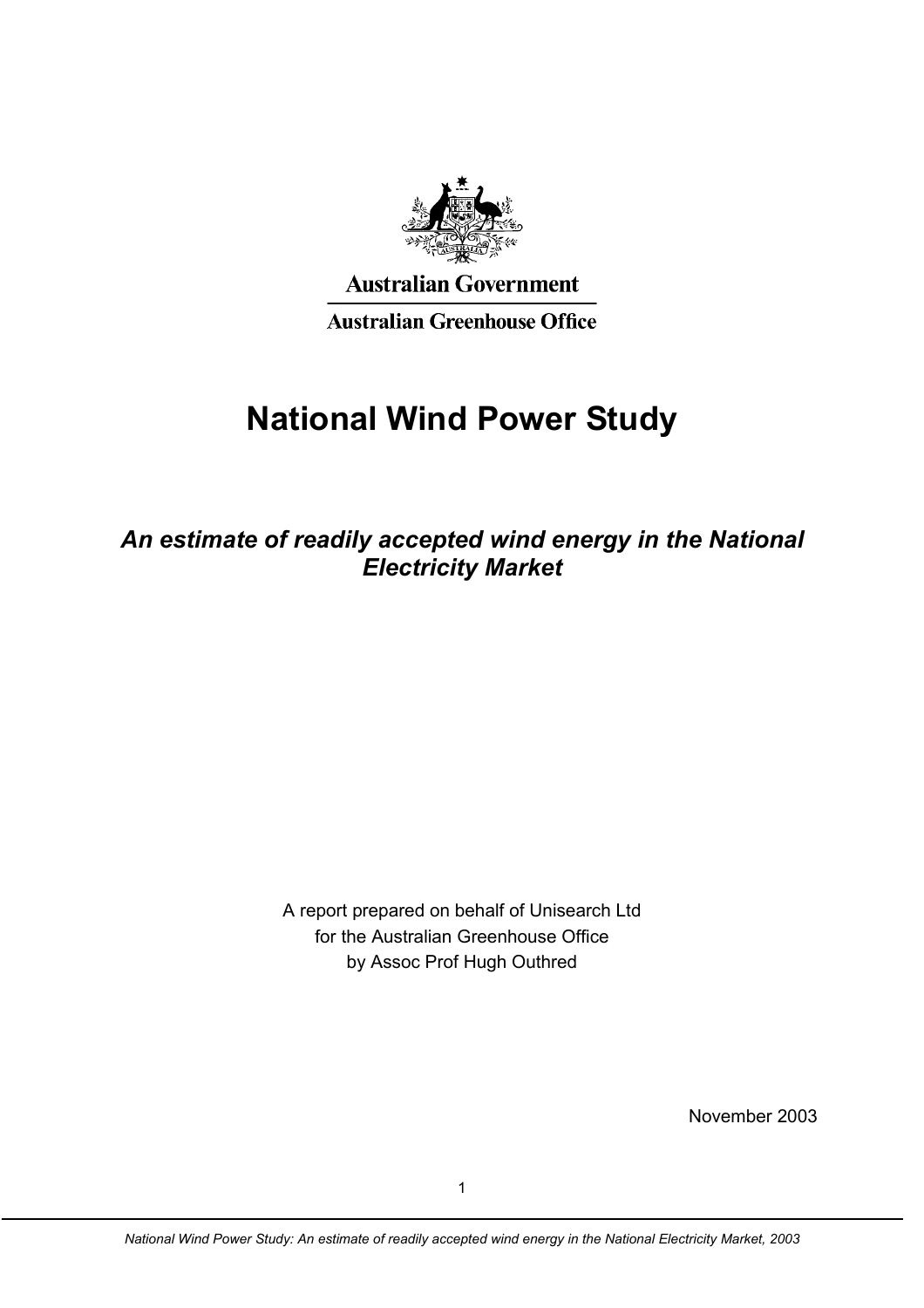Published by the Australian Greenhouse Office © Commonwealth of Australia 2003 ISBN: 1 920840 30 3

This work is copyright. It may be reproduced in whole or in part for study or training purposes subject to the inclusion of an acknowledgment of the source, but not for commercial usage or sale. Reproduction for purposes other than those listed above requires the written permission of the Australian Greenhouse Office. Requests and inquiries concerning reproduction and rights should be addressed to:

 The Manager Communications Australian Greenhouse Office GPO Box 621 CANBERRA ACT 2601

#### IMPORTANT NOTICE – PLEASE READ

This report has been prepared on behalf of Unisearch Ltd by Associate Professor Hugh Outhred for the Australian Greenhouse Office. This report is produced for general information and does not represent a statement of the policy of the Australian Government.

While every effort has been made to ensure accuracy and completeness, no guarantee is given, nor responsibility taken by the Australian Government for errors or omissions in the report, and the Australian Government does not accept responsibility in respect of any information or advice given in relation to or as a consequence of anything contained here. The Australian Government and all persons acting for the Australian Government in preparing this report accept no liability for the accuracy of or inferences from the material contained in this publication, or for any action as a result of any person's or group's interpretations, deductions, conclusions or actions in relying on this material.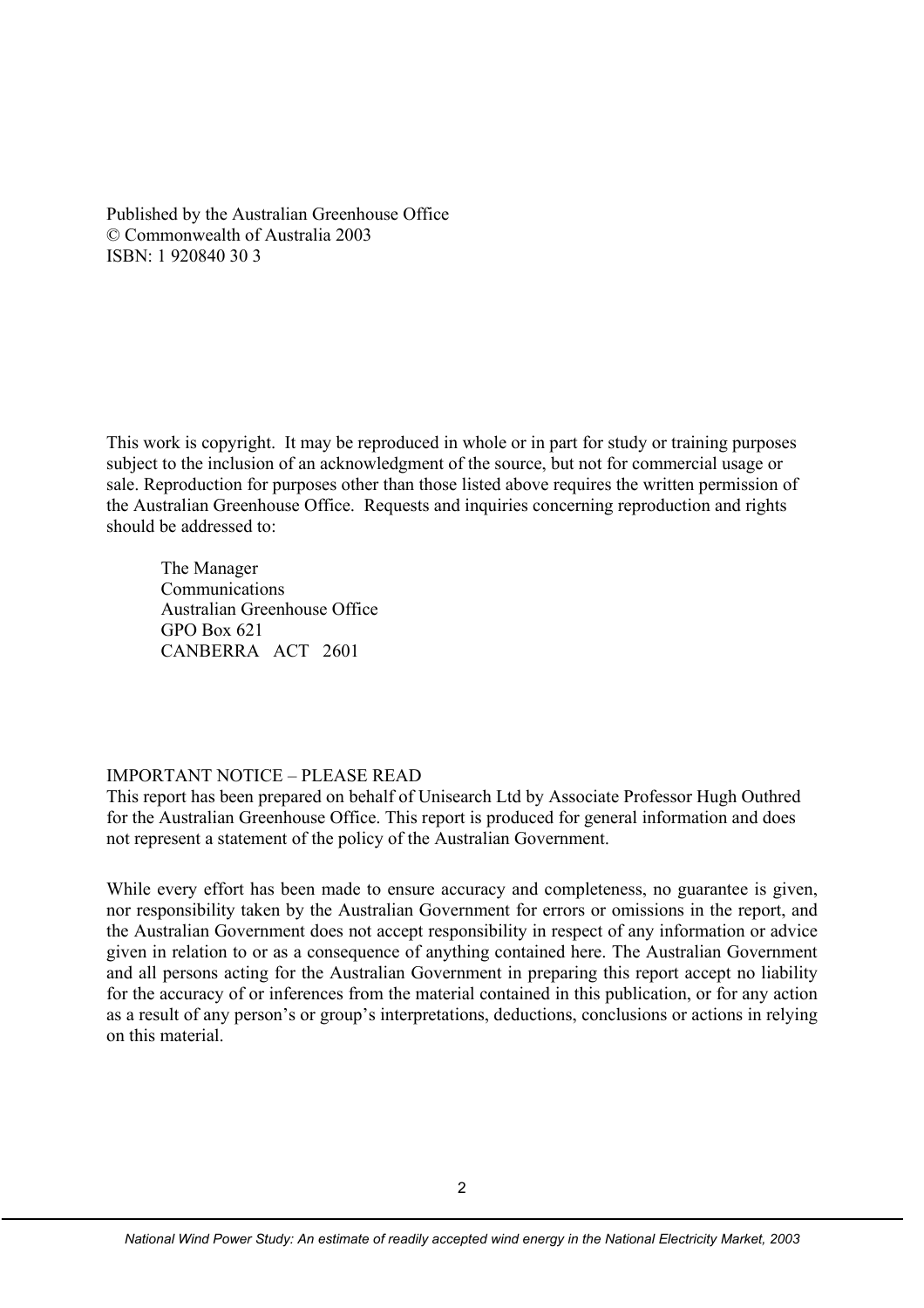# **National Wind Power Study**

# *An estimate of readily accepted wind energy in the National Electricity Market*

# *Executive Summary*

The purpose of this paper is to discuss readily accepted wind energy penetration in the Australian National Electricity Market (NEM). Here, "readily accepted" is interpreted to imply that there are technical solutions to any associated problems that are not prohibitively expensive.

Factors influencing readily accepted penetration of wind energy are first discussed and then findings of recent European and North American studies are reviewed. An estimate of readily accepted wind energy penetration in the NEM is then postulated, including estimates for each NEM region.

An analysis of international case studies and consideration of power system control strategies suggests that the NEM could readily accept 8000MW of wind farms under certain conditions. The author believes that effective operating strategies could be devised to cope with such a level of wind energy penetration, provided that:

the wind farms were installed in a progressive manner over a period of about 10 years;

 the wind farms were widely and evenly dispersed within the NEM and, where necessary, local voltage or network flow constraints were overcome;

 the wind farms used advanced wind turbine technology, such as DFIG or alternator technology and advanced wind farm control systems that allowed the wind farm output to be remotely monitored and controlled; and

 advanced wind forecasting techniques were developed and used to predict the future behaviour of wind farms and groups of wind farms, and in particular to accurately predict significant changes in the output of regional groups of wind farms up to two days in advance.

Unfortunately, current arrangements under the National Electricity Code (NEC), including the commercial signals provided by the NEM and network charges, are not adequate to ensure such an outcome. Indications to date are that wind farms may not be being installed in a sufficiently dispersed manner to avoid network constraints and it is not clear whether developers are installing turbines of sufficient sophistication and wind farm control and protection schemes of adequate performance.

Thus the following policy options are recommended for consideration:

 Integrated regional wind development strategies should be developed, which systematically take into account resource distribution, land use issues, turbine technology and network connection requirements, network voltage and flow constraints, and other planning issues.

 Advanced wind forecasting techniques should be developed to predict the future behaviour of wind farms and groups of wind farms, and in particular to accurately predict significant changes in the output of regional groups of wind farms up to two days in advance.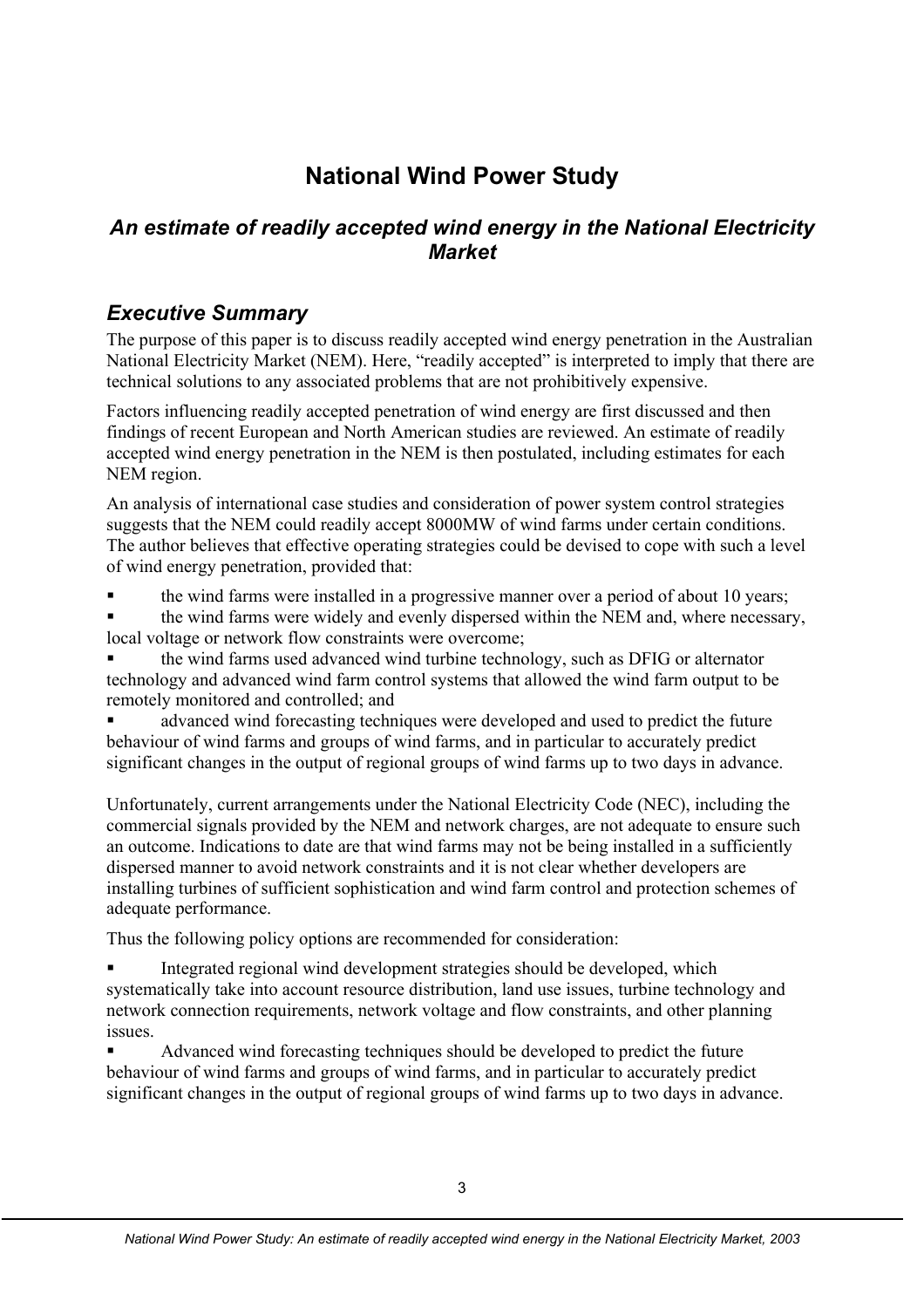# *Factors influencing readily accepted wind penetration*

The output of any generator can vary in an uncertain manner, for example due to equipment failure, and thus should be regarded as a stochastic process. The power output of a generator such as a wind turbine, which converts an uncertain energy flux to electricity, has an additional source of uncertainty. Wind power density is a stochastic process that is a function of both space and time. Thus the output of a wind farm depends on the aggregated effect of the time-varying power density of the wind passing through the swept areas of all the wind turbines in the wind farm.

As discussed in Outhred (2003), diversity between the wind power density functions experienced by different wind turbines smooths the power output of a wind farm compared to that of an individual turbine. Likewise, diversity between different wind farms smooths the summated outputs of multiple wind farms compared to that of an individual wind farm. Thus when considering the effects of wind farms on power system behaviour, we need to consider geographically appropriate groups of wind farms, depending on whether we are considering local, regional or system-wide effects. Without appropriate management strategies, undesirable outcomes may occur in each case:

 *Local effects:* Wind farms are usually installed in rural areas, which in Australia can have relatively weak networks compared to many other countries, due to our low average rural population densities. Fluctuations in wind farm real and/or reactive power may cause fluctuating real and reactive power flows on local network elements, such as lines, transformers and switchgear. Particularly in weak rural networks, these may cause voltage fluctuations in the vicinity of a wind farm, and excessively high network flows compared to network capacity, which may exceed equipment thermal limits or cause protection schemes to operate. Wind turbines may trip in response to network voltage disturbances, leading to propagating power system disturbances. Wind turbines with power electronic interfaces may limit their short circuit current for self-protection reasons and thus not contribute significantly to local fault level, possibly hampering fault detection.

 *Regional effects:* As with local distribution networks, regional sub-transmission networks in Australia can also be relatively weak, as can interconnectors between state transmission networks. Flow constraints and voltage problems may occur in sub-transmission networks. Likewise, fluctuations in the summated output of the wind farms within a region of the National Electricity Market may cause flows between NEM regions to fluctuate, possibly causing constraints in the NEM dispatch algorithm to bind and in turn causing prices to separate between regions in the NEM energy and FCAS markets<sup>1</sup>.

 *System-wide effects:* Fluctuations in the summated output of all wind farms connected to a power system will cause frequency to fluctuate and may change the anticipated power output of dispatchable generation (affecting dispatch in the next few hours and unit commitment in the next few days). Unexpected sudden changes in the summated output of wind farms, due to either a widespread change in wind conditions or in response to a power system disturbance are contingencies that must be assessed for their implications for reserve requirements. Wind turbines may also trip in response to power system disturbances, contributing to cascading power system disturbances.

<sup>-</sup> $1$  This should be regarded as a NEM design weakness rather than a problem due to wind energy per se,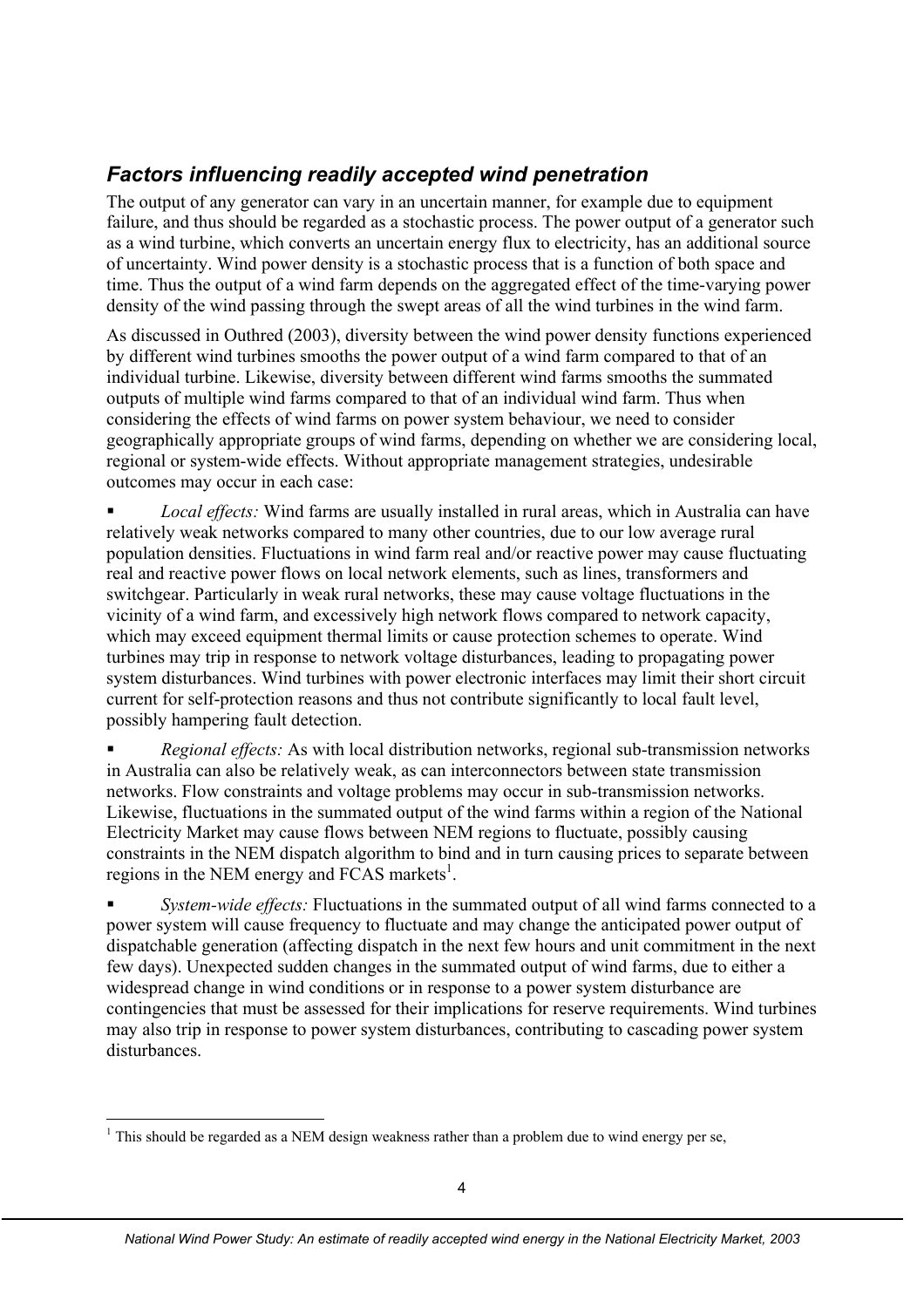Provided that advanced wind turbine technology has been used, two factors will determine readily accepted wind farm penetration levels at local, regional and system wide level: the fluctuations in wind farm power output aggregated to an appropriate level and the correlation between the time-varying aggregated wind farm power output and the time-varying aggregated demand for electricity, when considered at the same level of aggregation.

The variability of wind farm output derives from variability of the underlying resource after conversion through the wind turbine conversion function. As discussed in Outhred (2003), the wind variance spectrum can be divided into a turbulence spectrum (timescale of less than one half-hour) and weather spectrum, which covers timescales of greater than one half-hour and which peaks at a periodicity of a few days.

One factor that reduces impacts of wind variability on a power system the size of the NEM is that wind regimes experienced across the power system are unlikely to be highly correlated. Thus assuming that wind turbines were widely dispersed in the NEM, a situation where they were all operating at full output would be rare, although it would be more common at a regional or local level. At the other extreme, there would be few occasions when none of a set of widely dispersed wind turbines was producing. As suggested by Archer and Jacobson (2003):

*"When multiple wind sites are considered, the number of days with no wind power and the standard deviation of the wind speed, integrated across all sites, are substantially reduced in comparison with when one wind site is considered. Therefore a network of wind farms in locations with high annual mean wind speeds may provide a reliable and abundant source of electric power."* 

Therefore, until a relatively high level of wind farm penetration was reached, concerns would focus more on potential local or regional network flow constraints and voltage problems than on system-wide supply-demand balance. The former should be manageable with good network design and operation (albeit at a cost that would depend on circumstances) provided that advanced wind turbine technology had been used.

As penetration of wind farms increased, the incremental economic value to the electricity industry as a whole of additional wind farms would decline. This is due to the rising cost of the additional resources and control action required to manage power system frequency and voltage, and the additional operating costs associated with committing and dispatching other generation under increasing uncertainty. Thus, as with any other form of generation, the incremental economic value of additional wind capacity would decline with increasing penetration level. However, there would be no formal "hard" limit to the readily accepted wind penetration level.

Australian examples of high wind penetration include:

 A combined wind-diesel test system installed at Malabar (Sydney) in 1988, which consisted of a 150 kW wind turbine with a standard induction generator, a 120 kW diesel generator and a resistor load bank simulating electricity demand, operated satisfactorily at 100% penetration using a load control strategy (Hart et al, 1990). Strategies of this kind have been used in practice in island wind-diesel power systems in which an over-sized wind turbine has been installed. This would not be a cost-effective strategy in a large power system for the foreseeable future.

 The King Island wind-diesel system in Tasmania has 3x250kW wind turbines that supply over 20% of the island's electricity (www.hydro.com.au). A much higher level of penetration is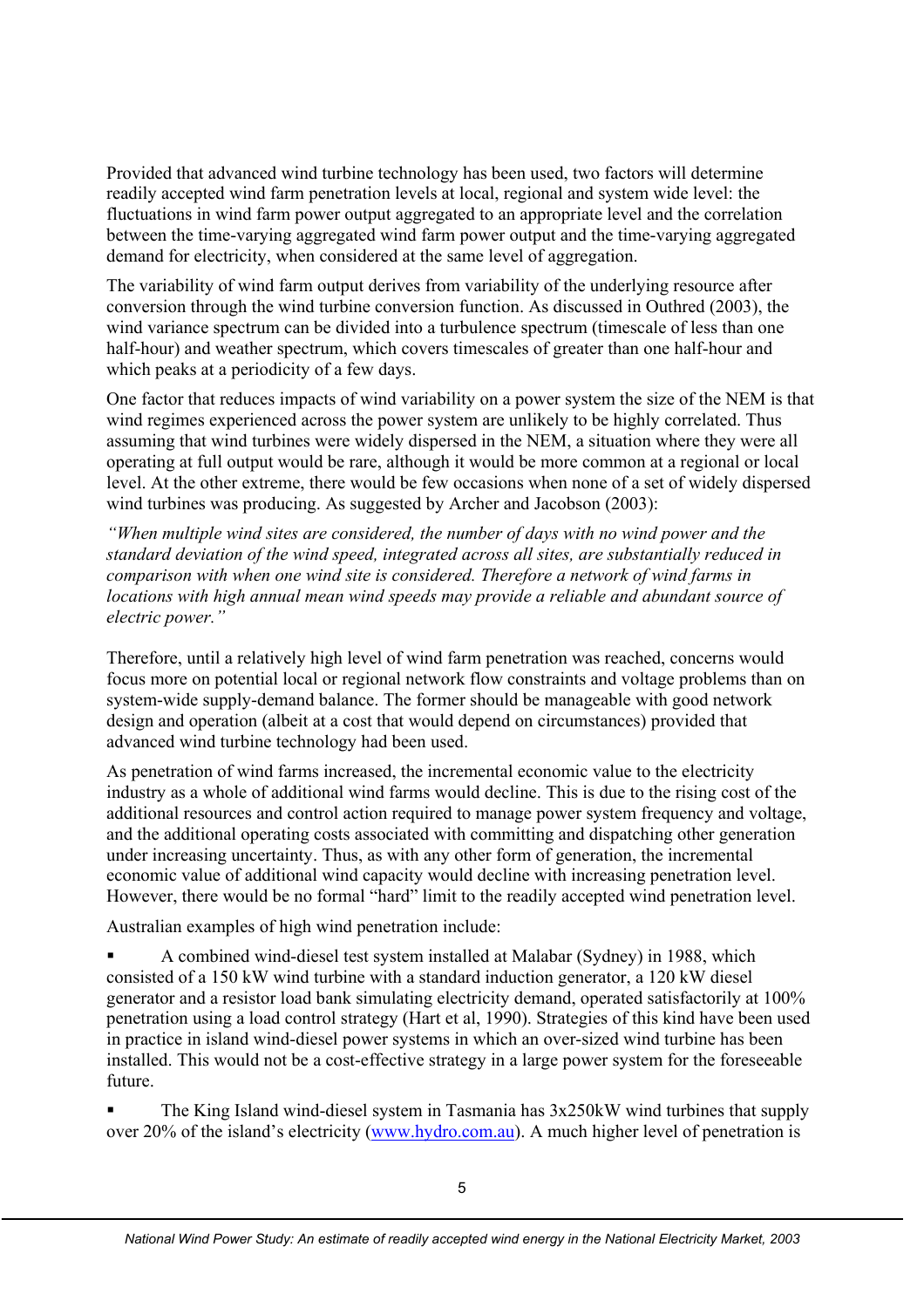expected with the commissioning of the 2 x 850 kW turbines presently under construction and the use of innovative storage technologies. The potential costs associated with high levels of penetration can be justified by the relatively high cost of diesel fuel.

 The Denham wind-diesel system in WA has a 1.7MW diesel power station and 3x 220kW wind turbines. The wind turbines are capable of supplying up to 70% of annual energy and operating at 100% wind penetration at low load. Again, the potential costs associated with high levels of penetration can be justified by the relatively high cost of diesel fuel.

 The wind-diesel system recently commissioned at the Australian Antarctic base at Mawson (2x300 kW wind turbines, with a third 300 kW turbine to come) is planned to operate at up to 100% wind penetration for up to 75% of the year with the help of short-term energy storage and a fuel cell for longer-term backup. 65% average penetration was achieved in the first month of operation with two turbines (www.pcorp.com.au; Ecogeneration Magazine, June/July 2003: 19). The high level of penetration at Mawson is facilitated by very high fuel costs and a large heating requirement that provides a controllable load.

These examples demonstrate that high levels of wind penetration are achievable under circumstances where there are high fuel costs and in some cases controllable loads. The additional costs of storage devices and/or spilt wind energy can then be justified. However, this would only apply in the NEM if the pressures for a concerted climate change response became very strong.

Thus in the NEM, the point at which it would no longer be of societal value to increase wind farm penetration further would depend on policy settings such as the MRET target and the correlation between wind farm power output and the local, regional and system-wide demand for electricity<sup>2</sup>. Saturation of cost-benefit could occur at a local, regional or system-wide level, although the third of these is likely to be the last to occur. At present we are at a very early stage in the progression of this process in the NEM. Thus we could envisage a situation in which localities and regions with the most attractive combination of wind resources and network capacity became saturated with respect to cost-effectiveness first. If there were appropriate planning and commercial signals, developers would then move on to other localities and/or regions.

#### *Techniques to minimise power system disturbances due to wind farms*

Techniques to reduce the size of voltage or frequency fluctuations can increase the acceptable level of wind farm penetration. These include the following:

 *Siting of wind farms to maximise the diversity between wind farm power outputs.* In general, greater and more even spacing of wind farms will enhance diversity.

 $\overline{a}$ 

 $2^2$  A high correlation coefficient between wind and load would mean that wind power was usually high when load was high, making it easier for a power system to absorb a high level of wind penetration. The reverse would apply for a negative correlation coefficient, which would mean that high wind power output usually occurred at low levels of demand. A correlation coefficient near zero would lie between these two cases and would imply that high wind power was equally likely to occur at high and low levels of demand. ESIPC (2003) suggests that the correlation between wind farm output and electricity demand is relatively near to zero for South Australia when considered as a whole.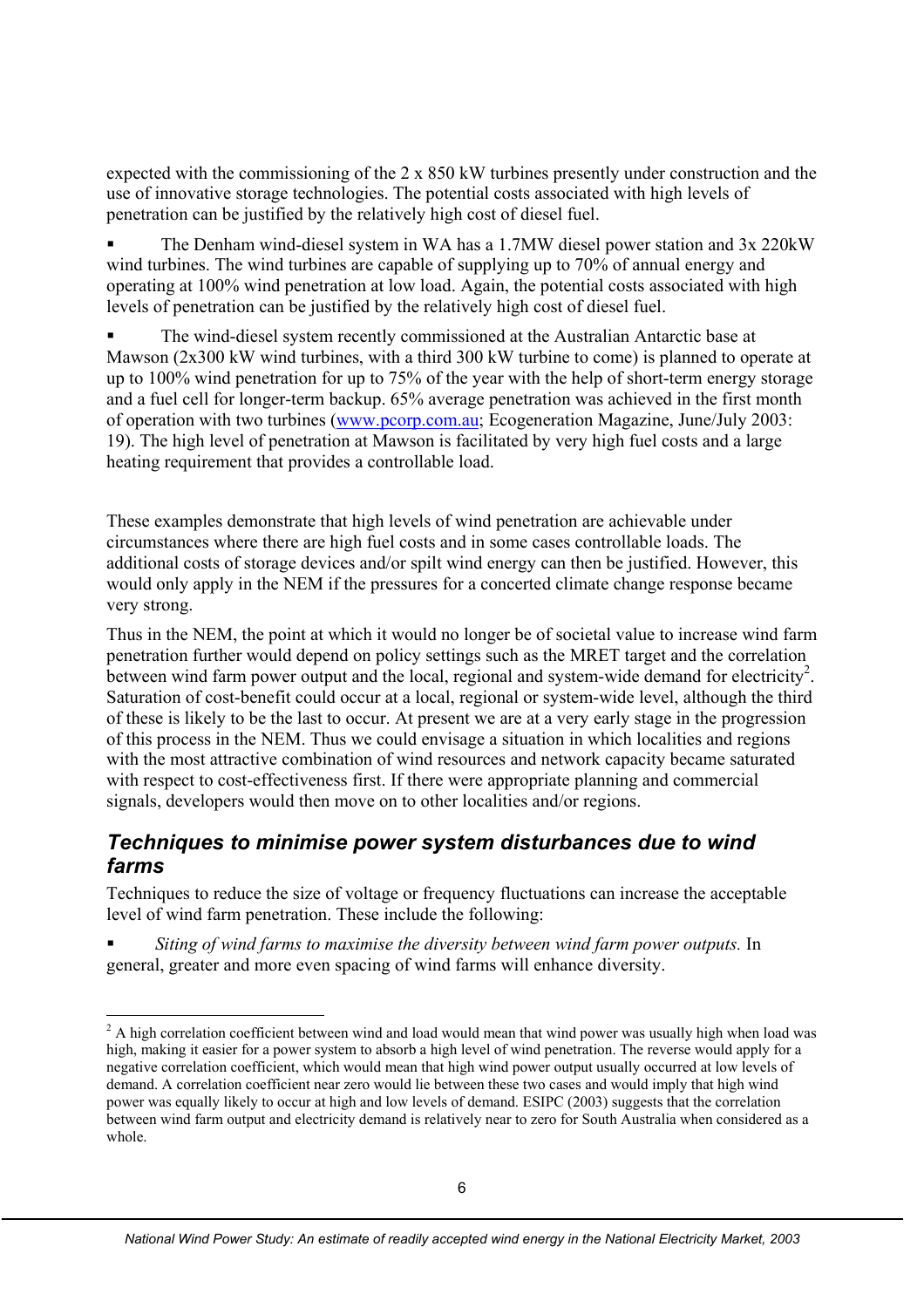*Control of groups of wind farms to limit combined power output or rate of increase of output.* Control could be exercised on a local, regional and system-wide basis to depending on need, and it could be centralised or, where appropriate, decentralised in response to a local variable such as voltage or frequency. This strategy could be used for the infrequent occasions when all turbines were at or near their rated output but would be commercially unattractive if used on a regular basis.

 *Control of other resources in response to fluctuations in wind farm output.* Suitable resources include responsive generation such as hydro (eg Tasmania; Snowy Mountains) and standby generators, reversible storage such as a battery (as being tested on King Island), controllable loads such as storage water or space heating (Mawson), or dump load (Malabar). Again, control could be centralised or, where appropriate, decentralised in response to a local variable such as voltage or frequency. The more flexible that these resources were, the higher the wind penetration that could be tolerated.

 *Use of wind turbine control systems to provide an "inertial response" to perturbations in power system frequency.* Within limits, the dynamic behaviour of wind turbines with power electronic interfaces (those that use a doubly fed induction generator or an alternator) can be tailored according to power system operating requirements.

 *Use of voltage control devices to reduce voltage disturbances in the vicinity of wind turbines.* Static VAr compensators (SVCs) and the power electronic interfaces associated with the wind turbines can be used to reduce voltage disturbances in the vicinity of wind turbines and to enhance the ride-through capability of wind farms.

The acceptable level of wind energy penetration will depend on the cost of implementing strategies of this kind as compared to the benefits derived from increased wind energy penetration. It will vary from one power system to another and from one type of wind turbine to another.

Doherty and O'Malley (2003) explore the effect of increasing wind energy penetration on reserve requirements, showing that distributing a given wind penetration over a greater number of wind farms and shortening the time horizon for reserve scheduling (for example by using more flexible reserve plant or better forecasting techniques) both reduce the amount of reserves required.

Nunes et al (2003) suggest that wind turbines with doubly fed induction generator (DFIG) are more robust to power system faults than those with conventional squirrel cage induction generators. Koch et al (2003) corroborate these conclusions and illustrate that appropriately controlled DFIG wind turbines can also contribute to frequency control by modulating rotational kinetic energy in such a way as to reduce frequency perturbations.

# *Wind power forecasting techniques*

Reliable wind power forecasting has the potential to considerably improve the cost-effectiveness of wind farms in main grid applications by reducing dispatch and commitment errors and by reducing the need for spinning reserve. Accurate forecasts a few hours ahead would reduce the costs of maintaining short-term reserves and accurate day-ahead forecasts would reduce costs associated with inappropriate unit commitment. Accurate longer-term forecasts would assist in network planning and in generation investment. Because of the effects of diversity, it is important to be able to predict changes that affect wind farms in a correlated manner. In particular: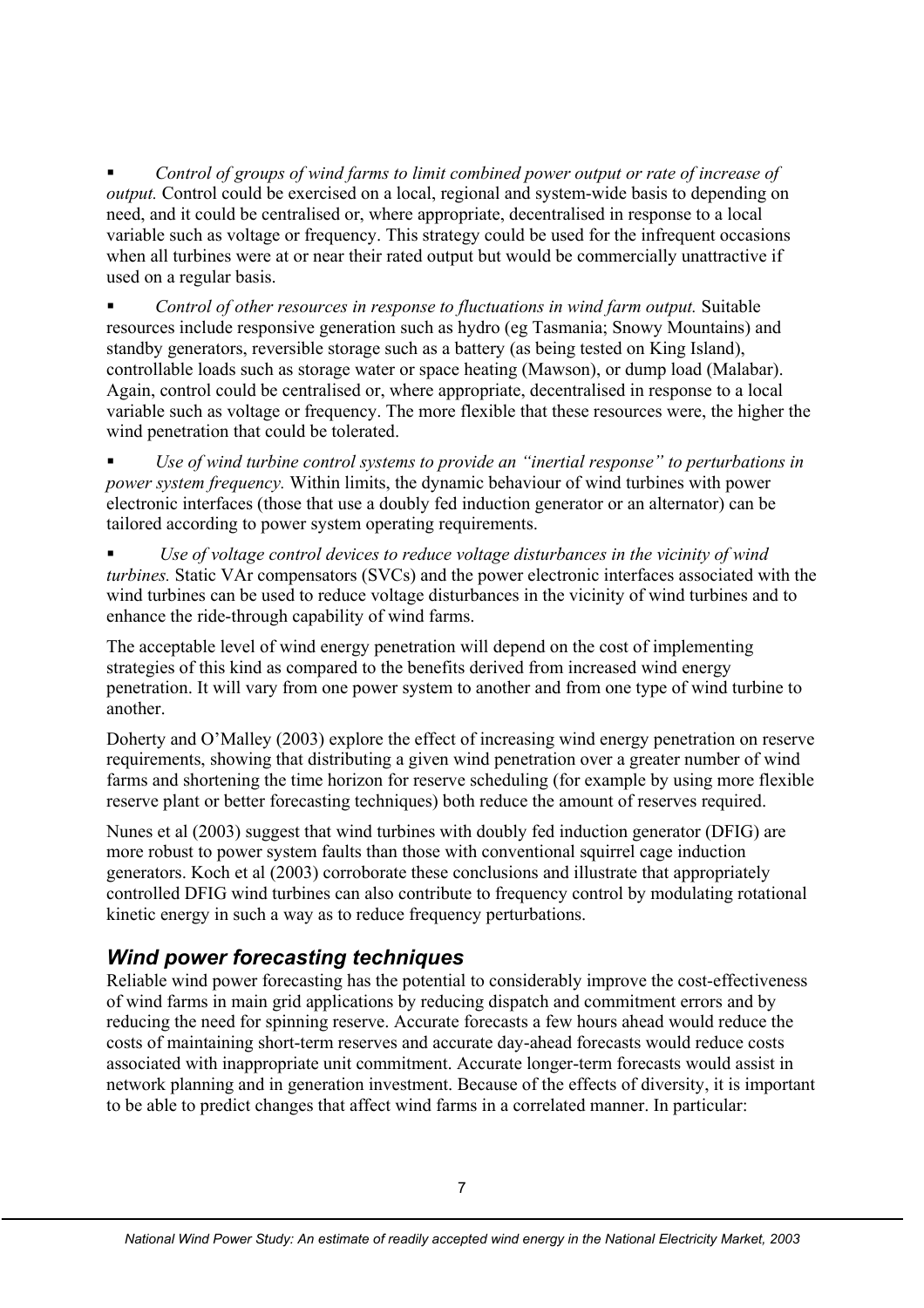Accurate prediction of the timing of large changes of either sign up to one day ahead would assist in making unit commitment and spinning reserve decisions<sup>3</sup>

Accurate prediction of diurnal patterns would assist in unit commitment

 Accurate prediction of seasonal patterns would assist the management of hydro reservoirs and fuel stockpiles

 Accurate prediction of multi-year variability and trends would assist investment decision making for wind farms and other generation resources.

Experience with wind forecasting techniques suggests that persistence techniques (extrapolation of past behaviour) are appropriate for prediction intervals of up to about three hours and that techniques based on weather forecasting models have better predictive accuracy for longer prediction intervals (Outhred, 2003).

For example, Figure 1 shows the hourly power output of the 104 MW Lake Benton wind farm for October 2000 (Hirst, 2001). It can be seen that significant changes to the pattern of short-term behaviour occur from time to time as weather patterns move through.

Changes due to weather pattern effects may not always be predictable merely by extrapolating past behaviour This is illustrated in Figure 2, which is a moving average prediction two hours ahead of the hourly output of Lake Benton wind farm extrapolated from previous hourly power outputs (Hirst, 2001). Figure 2 shows that on many occasions useful predictions are made (perfect predictions would lie on the dashed red line). The outliers represent situations where past behaviour is not a good prediction of the future. Under those circumstances, information from weather forecasting models would improve forecast accuracy.



output.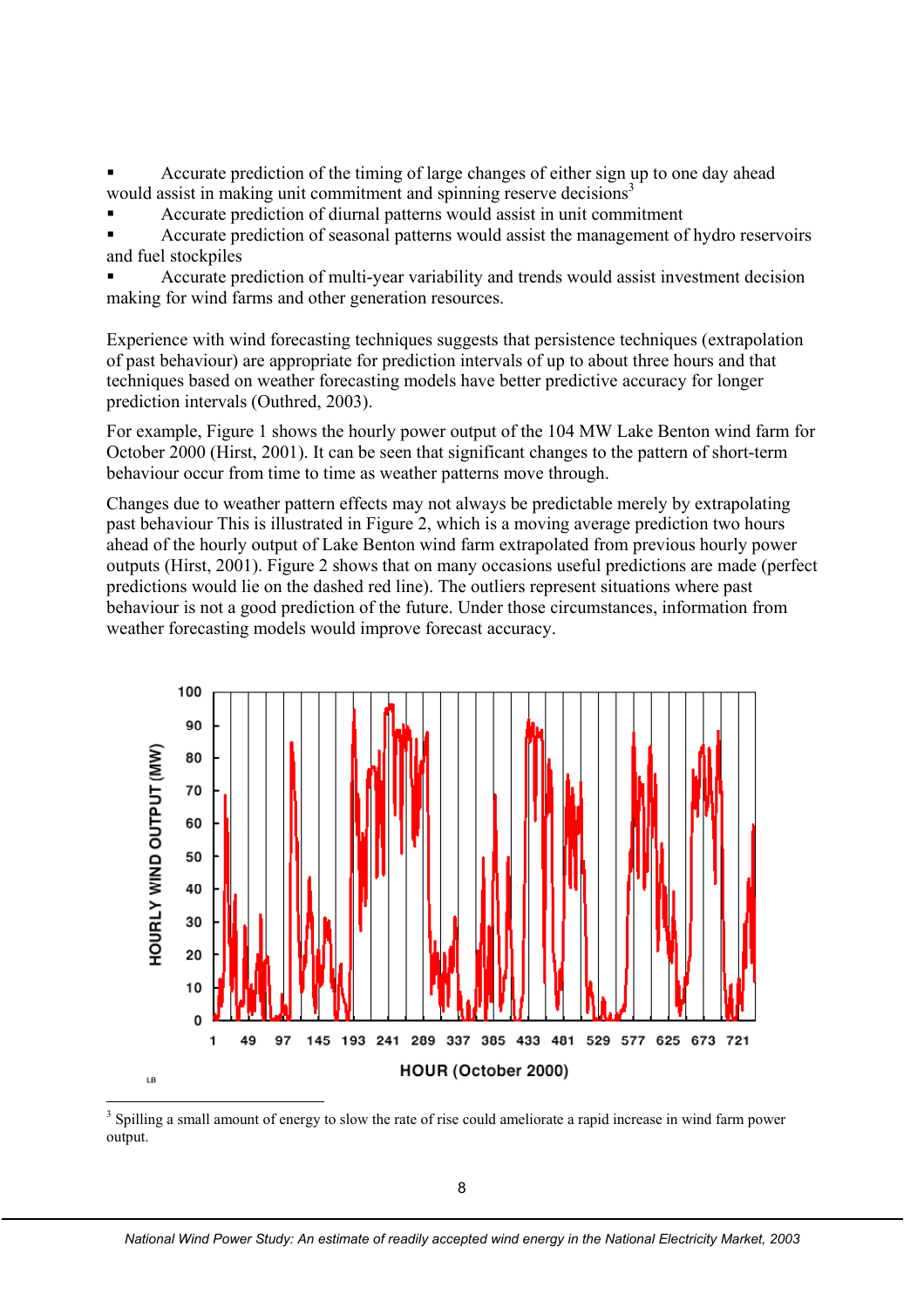**Figure 1. Hourly power output of the Lake Benton wind farm for October 2000 (Hirst, 2001)** 



**Figure 2. Two-hour predictions of power output from the Lake Benton wind farm compared to actual power output, with the red line corresponding to a perfect prediction (Hirst, 2001)** 

The California Independent System Operator uses an auto regressive moving average extrapolation technique to produce forecasts up to 3 hours ahead. Based on its experience, it has determined that a more refined forecasting tool should have the following characteristics (Pinson and Kariniotakis, 2003):

(a) the model should incorporate local weather forecasts and de-rate data in order to minimize maximum average error (MAE);

(b) a bias compensation algorithm should be a part of the model;

(c) the algorithm should be adaptive in terms of its ability of self-tuning based on its past performance and changing generation patterns;

(d) the model should provide the probabilistic confidence intervals for its forecasting errors, and

(e) the algorithm should be able do detect inconsistencies in real-time production data caused by unscheduled events such as unit outages or metering equipment failures.

A hybrid forecasting technique has been developed that combines numerical weather predictions with on-line wind farm power measurements to predict wind farm power production up to 48 hours ahead with an on-line measure of prediction risk (Pinson and Kariniotakis, 2003). Such techniques show promise in reducing the uncertainty in the amount of reserve capacity required, thus reducing unit commitment and dispatch costs for fossil fuel plant used in 'back-up" capacity.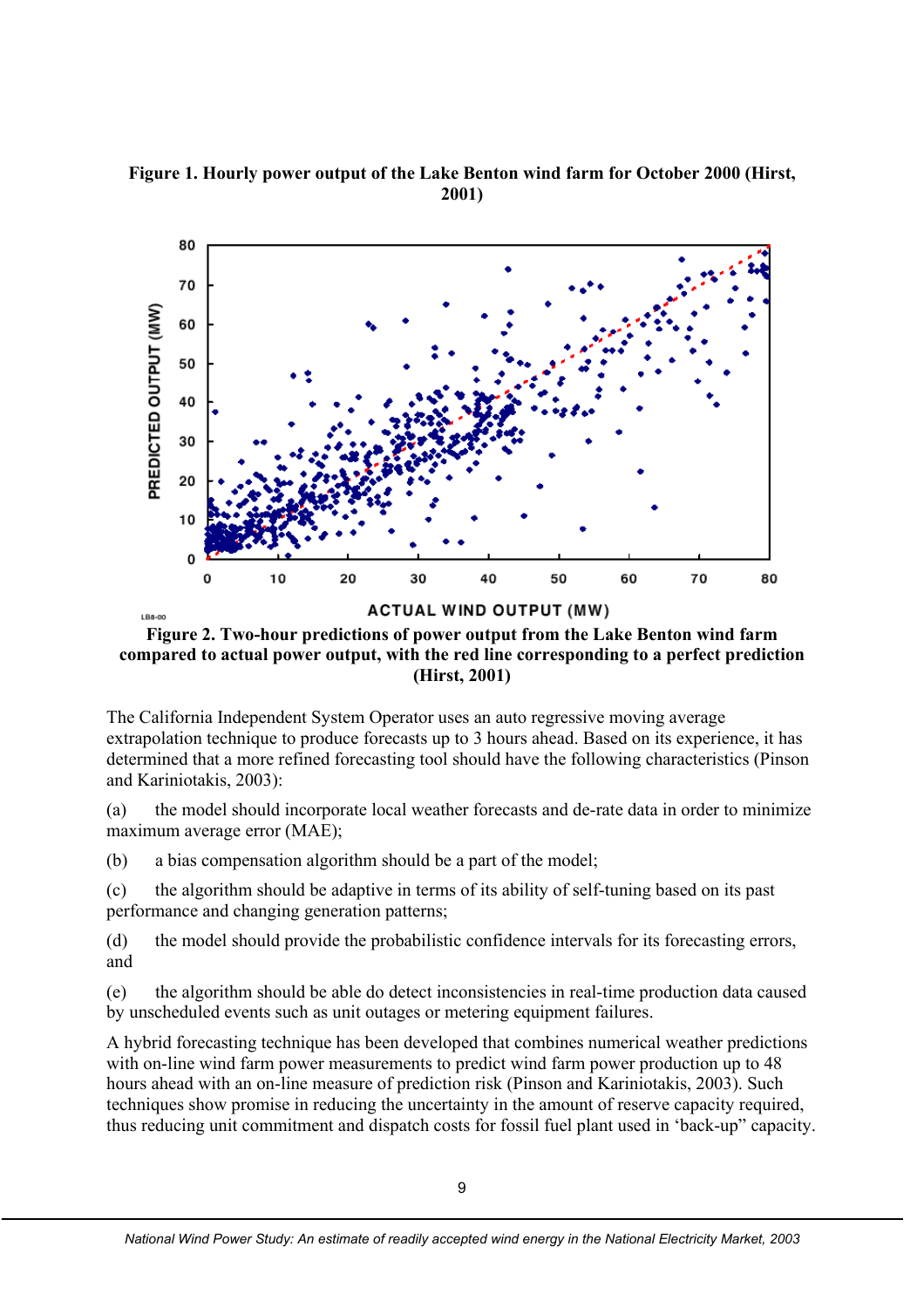Foken et al (2002) illustrate the potential value of forecasts derived from Numerical Weather Prediction (NWP) models. Figure 3, taken from Foken et al (2002), shows the actual power output of a wind turbine together with a series of forecasts made 6, 12, 18, 24, 36 and 48 hours ahead. The 6 and 12-hour forecasts in this study are always accurate and even the 48-hour forecasts provide useful information in most forecasting runs. However, the forecast run on day 324 does not predict the magnitude of the storm on day 326 very well 36 or 48 hours ahead. Similarly the 36 and 48-hour predictions made on day 328 have a timing error of a few hours in the arrival of a storm front on day 330. In both cases, the forecast run on the following day is more accurate in predicting these events.



**Figure 3. Comparison of measured and predicted output of a wind turbine (Focken et al, 2002). The downward pointing arrows show the first (6 hour) forecast in each set of 6, 12, 18, 24, 36 and 48-hour forecasts. The 6 and 12-hour forecasts are always accurate in this example.** 

#### *Review of recent studies of wind-power penetration levels and system impacts in Europe and North America*

1) A recent study for the UK Department of Trade and Industry (Ilex Energy Consulting, 2002) investigated the cost associated with increasing the penetration of renewable energy in the UK grid to 30% on the basis of generated energy. As documented in Table 9 of that report, Ilex Energy Consulting considered scenarios with up to 38 GW of installed wind farm capacity in a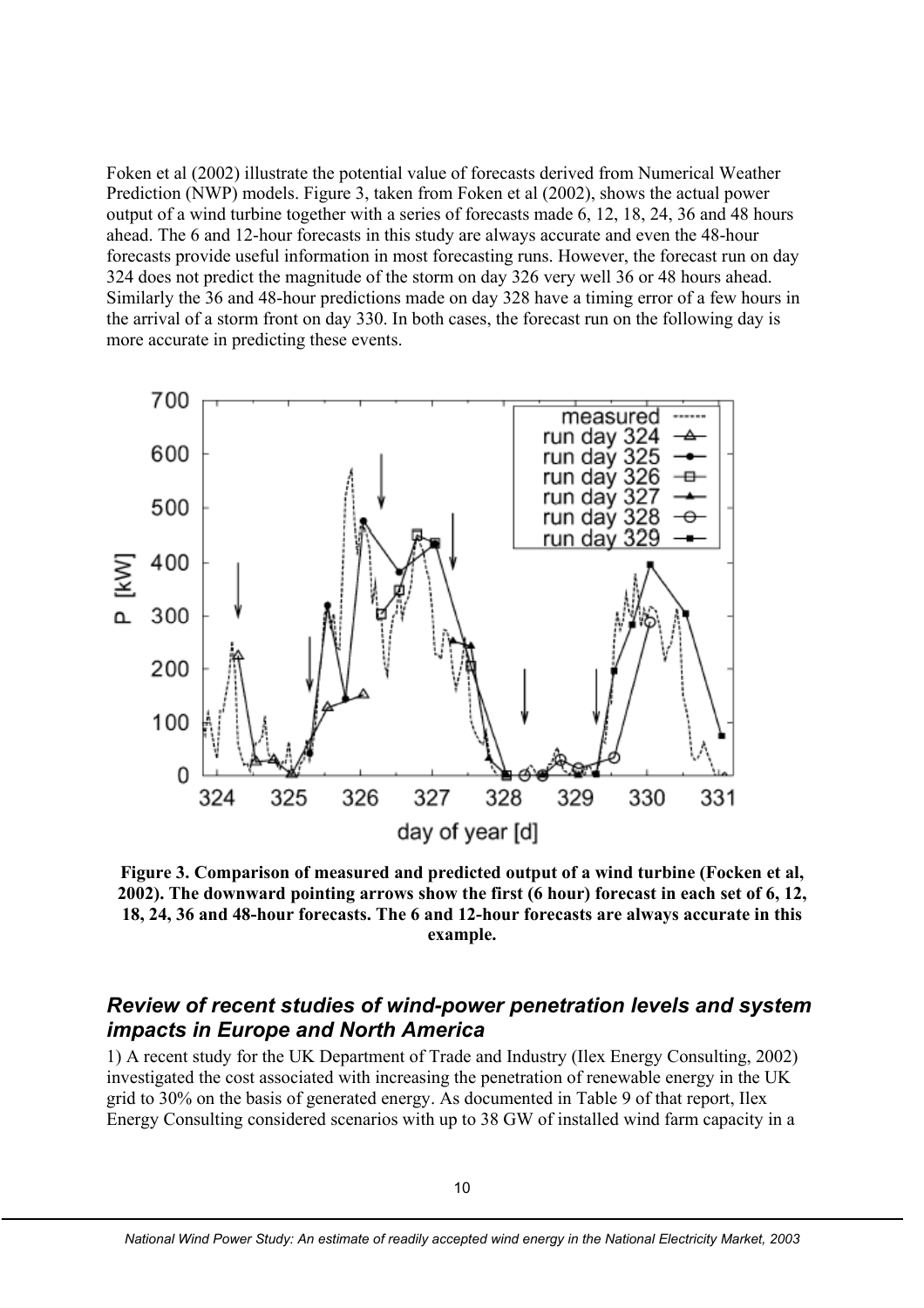power system with a peak demand of 62 GW and minimum demand of 25 GW (that is, a penetration level of 60% of maximum demand and over 100% of minimum demand). They estimated the cost penalty associated with such a high level of penetration at £2.2/MWH when spread over all energy generated per year. This penalty allowed for the additional flexible generating capacity required to meet the normal reliability target for the power system.

2) A recent study for the Ireland electricity system suggests that up to 800 MW of wind farms could be accepted before curtailment would be likely to be required at minimum load, in a power system with approximately 5000 MW peak demand and 2200 MW minimum demand (Garrad and Partners, 2003). This implies a penetration of 16% of max demand and 36% of minimum demand. For estimating the maximum allowable penetration, it was assumed that the summated output of the wind farms could change by 100% in an unpredicted manner over several hours. Given that the size of Ireland (including Northern Ireland) is approximately  $100,000 \text{ km}^2$ , or roughly half the size of Victoria, there is limited scope to take advantage of temporal diversity in wind farm output compared to the NEM.

3) In a study for WE Energies, a utility in Wisconsin, USA, Electrotek Concepts (2003a) estimates the additional ancillary service costs associated with four different levels of installed wind farm capacity  $-250$  MW, 500 MW, 1000 MW and 2000 MW – for a utility with peak load of about 7000 MW and average load of about 4000 MW, which forms part of a larger power pool. They identify costs, which they estimate total between 1.9 and 2.9 US\$/MWH depending on penetration level (from 6% to 50% of average load), as being of three kinds:

- The cost of dispatchable generation tracking wind power fluctuations at timescales of several minutes
- The cost of additional generation reserves to cover uncertainty in future forecast wind production (they assume a day-ahead forecast error in wind farm output of  $\pm 50\%$ ).

 The cost of tracking minute-by-minute fluctuations in wind farm output. However, no wind farms were yet installed and this simulation study relied on wind data from four potential wind farm sites. Thus it is unlikely to correctly represent aggregation effects.

4) In a related study, Electrotek Concepts (2003b) estimates the operating cost impact of incorporating an existing 280 MW wind farm in a 7000 MW utility as 1.9 US\$/MWH, assuming a day-ahead forecast error in wind farm output of  $\pm 50\%$ .

# *NEMMCO Intermittent Generation Paper*

The National Electricity Code defines an "intermittent generator" as "a *generating unit* whose output is not readily predictable, including, without limitation, solar generators, wave turbine generators, wind turbine generators and hydro-generators without any material storage capability" (NECA, 2002: Chapter 10, p 27A). The NEMMCO paper on Intermittent Generation in the National Electricity Market (NEMMCO, 2003a) identifies the following key issues, to which the following responses can be made:

 **Forecasting:** *"the variable nature of intermittent generation presents a new dimension to the central forecasting processes managed by NEMMCO for the operation of the market and*  management of supply adequacy" (NEMMCO, 2003: 3). As previously discussed, forecasting techniques can reduce the uncertainty surrounding the future output of wind turbines, wind farms and groups of wind farms. It will be important to determine how effective such forecasting techniques are in the context of the NEM.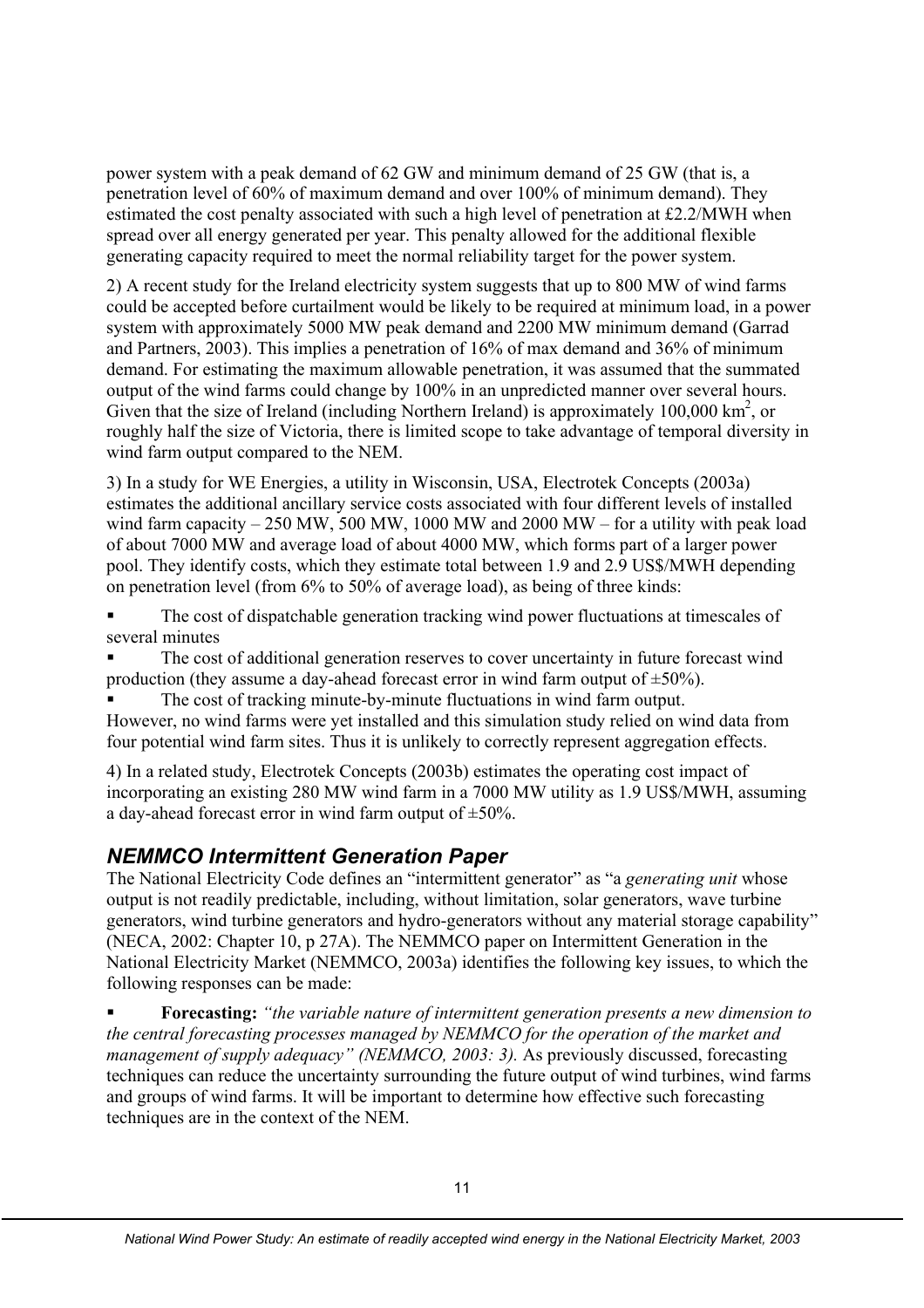**Frequency control ancillary services (FCAS):** *"as the amount of intermittent generation in the power system increases, there is likely to be an increase in the usage and cost of these ancillary services" (NEMMCO, 2003: 3).* Because FCAS deals with short-term fluctuations, diversity between wind farms should considerably reduce the need for additional frequency control ancillary services compared to that predicted by observing the output of a single wind farm alone. For example, the power outputs of wind farms that are widely dispersed in South Australia should be largely uncorrelated for the turbulence spectrum (<30-minute period).

 **Voltage control:** *" the variability of intermittent generation causes additional variability of voltage, particularly in connected to distribution networks that may be more sensitive to load variations" (NEMMCO, 2003: 3).* Wind turbine control systems or complementary devices such as Static VAr Compensators (SVCs) should be able to reduce the voltage disturbances in the vicinity of wind farms. However, wind farm developers will always wish to minimise their expenditure on network connection assets due to competitive pressures.

 **Network management:** "*increased variation in generation is likely to result in increased sub 5-minute variation of flows on network elements and interconnectors" (NEMMCO, 2003: 4).*  There will be significant sub 5-minute variations in flows on network elements within NEM regions, and the associated voltage fluctuations may have to be ameliorated by control action (eg SVCs). However, diversity between wind farms should reduce sub 5-minute variations (in relative terms) at the level of aggregation equivalent to regional interconnectors as currently modelled in the NEM<sup>4</sup>.

 **System inertia:** "*some intermittent generation technologies also have the potential to reduce system inertia by displacing plant with higher inertia" (NEMMCO, 2003: 4).* As discussed previously, the control systems of modern wind turbines can in principle be programmed to emulate an inertial response at little additional cost.

Thus, while the issues raised by NEMMCO are of great importance, they can be managed at least to some extent by installing appropriate wind turbine technology and control schemes, and by exploiting diversity. NEMMCO (2003b) sets out proposed data requirements for wind farms connected to the National Electricity Market. These would collect sufficient data to investigate the above issues at a wind farm level.

#### *Western Power Issues Paper*

-

Figure 4 shows an operating charge for wind farms in the South West Interconnected Power System (SWIS) that Western Power has proposed to take account of the anticipated increase in operating costs associated with unit commitment and dispatch in the presence of wind farms compared to dispatch without wind farms (Western Power, 2002). While it is clear that such costs will increase, Western Power's analysis did not allow for diversity between wind farms at different locations nor for advanced wind farm operating strategies. Nor does it appear to have allowed for the potential of wind forecasting techniques to provide useful predictions of wind

 $4$  There are likely to be variations in interconnector flows at timescales  $> 5$  minutes, which may cause variations between the spot prices in neighbouring NEM regions. Price separation may occur under some circumstances. These can be regarded as matters for the market to resolve and may lead to complementary investment in flexible generation or reversible storage.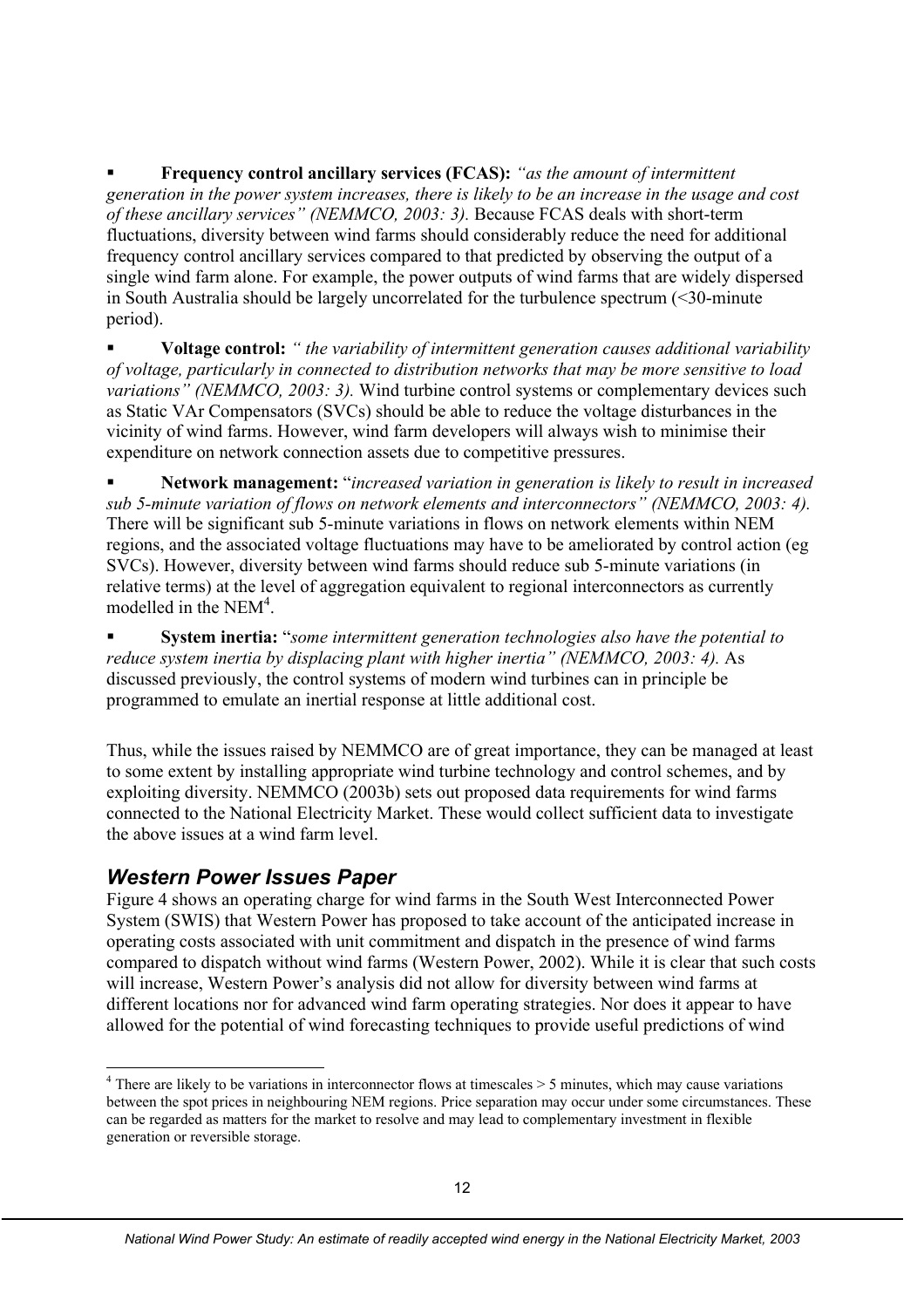farm output up to three days ahead (Outhred, 2003). When these are taken into account, the cost impost should be less severe than the Western Power paper suggests.

### *Readily accepted wind farm penetration in the NEM*

For the purposes of this study, a readily acceptable penetration level has been estimated to be 50% of minimum demand, based on the following reasoning:

 The Western Power study concluded that 150 MW of wind farms could be "reasonably accommodated" on the South West Interconnected Power System (SWIS) without taking account of wind farm diversity, forecasting or power limiting strategies (Western Power, 2002). Assuming that 450 MW of wind (about 50% of minimum load in the SWIS) was spread among 9 wind farms spaced sufficiently far apart to have little correlation in turbulence spectrum, their combined turbulence spectrum fluctuations would reduced by a factor of  $9^{0.5}$  or 3 compared to those of a single 450MW wind farm. Thus, the turbulence spectrum fluctuations of the dispersed 450MW of wind turbines, when expressed as a fraction of combined power output, would be equivalent to those of 150 MW of wind turbines concentrated in one location, as modelled in the Western Power study. If we also assume that forecasting techniques can provide useful predictions of summated wind farm output up to two days ahead, then it should be possible to substantially reduce the cost of inappropriate unit commitment and dispatch compared to the outcome without forecasting.

 Ilex Energy Consulting (2003) predicted satisfactory operation of the UK grid at a penetration level of 61% of maximum demand and over 100% of minimum demand. Clearly, this would require effective control strategies.

 Garrad Hassan (2003) suggested that up to 800 MW of wind farms could be accepted without curtailment in the Irish power system, which has about 5000MW peak and 2200MW minimum demand, to give a penetration level of about 36% of minimum demand. Recalling that the land area of Ireland (including Northern Ireland) is approximately  $100,000 \text{ km}^2$ , or about half the area of Victoria, it should be possible to achieve greater diversity benefits in the NEM than could be achieved in Ireland.

 ESIPC (2003) studied penetration levels of up to 1000 MW of wind in the South Australian NEM region, which has approximately 1000 MW minimum demand. While this study did not investigate sub-half hour phenomena or network flow and voltage limitations, it did demonstrate that the system could be dispatched at that level of penetration assuming that good predictions of wind farm output were available. Network-related effects can in principle be managed by appropriate selection of wind farm sites, connection configurations, wind turbine control capabilities and control strategies.

 Australia has a number of examples of effective high wind penetration in diesel mini-grids. The wind-diesel studies at Malabar (Hart et al, 1990) demonstrated satisfactory operation at up to 100% penetration (120 kW) using a load control strategy. The experience at Denham and Mawson demonstrates that this is an achievable goal in actual diesel power systems of larger size. While small wind diesel systems are simpler and more robust than large power systems, they cannot take advantage of the geographical diversity of the wind resource to nearly the same extent. Also, the NEM has yet to take full advantage of demand-side participation in energy markets and ancillary service provision.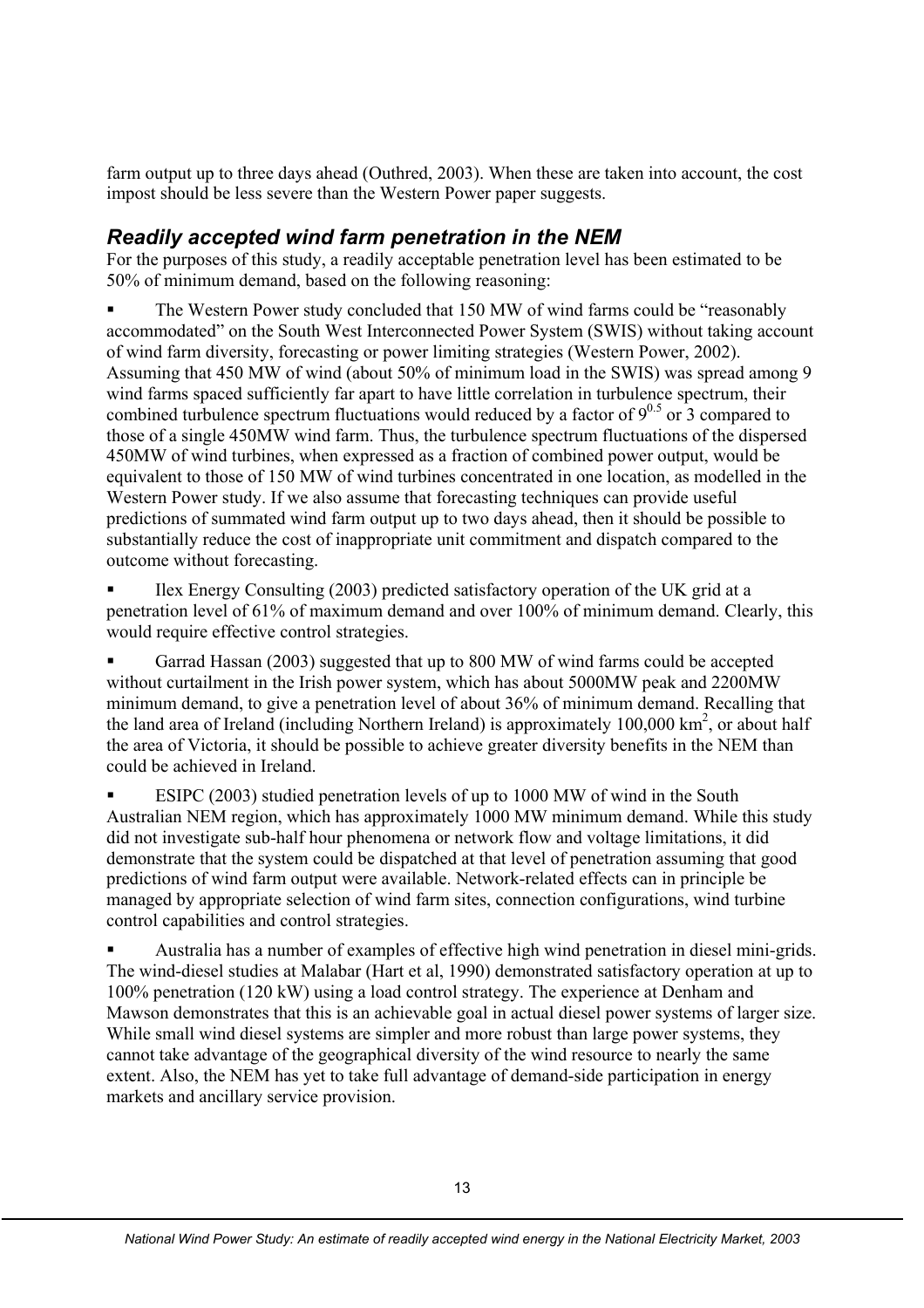Spain had 4800MW of wind capacity installed at December 2002, supplying approximately 4% of generated electricity. It also has a target of 13,000 MW by 2011 (IDEA, 2003). The Spanish power system had a total electricity production of about 210 TWH per year in 2002, which is a little larger than the NEM, and it also has a relatively weak interconnection to France and a stronger one to Portugal. Peak demand in the Spanish power system in 2002 was about 34000 MW and minimum demand was about 20,000 MW (Red Electrica de Espana, 2003). 13,000 MW of wind capacity would probably still correspond to > 50% of minimum demand in 2011.

Table 1 shows key parameters for the regions of the NEM for the Quarter January-March 2003 (NECA, 2003). Figure 5 shows demand duration curves for the same regions for the same period (NECA, 2003). From Figure 5, we can compute the level exceeded 95% of the time. It is appropriate to use these 95% levels for forward-looking projections and they are shown in Table 2 along with estimates of readily acceptable levels of wind penetration based on 50% of typical minimum demand.

*Note: This report suggests possible levels of installed wind capacity in different States that are considered plausible/acceptable from power network management perspective only. It is meant to provide a guideline, given current knowledge and experience of wind in the NEM. It in no way recommends or advocates reaching these State levels and recognises that many other local and state planning considerations, such as community needs, environmental risks and broader economics, will drive a varied level of development. It is an individual State policy decision as to what targets should be proposed for wind developments in that State.* 

| Demand in MW                            | OLD      | <b>NSW</b> | VIC.     | <b>SA</b> |
|-----------------------------------------|----------|------------|----------|-----------|
| Maximum demand in the period Jan-Mar 03 | 7095     | 12467      | 8188     | 2787      |
| Maximum demand since NEM start (Dec 98) | 7109     | 12467      | 8188     | 2833      |
| Date of maximum since NEM start         | 4/12/02  | 30/1/03    | 24/2/03  | 07/1/01   |
| Minimum demand in the period Jan-Mar 03 | 3966     | 5419       | 3816     | 976       |
| Minimum demand since NEM start (Dec 98) | 2894     | 4624       | 2614     | 853       |
| Date of minimum since NEM start         | 26/12/98 | 26/12/99   | 27/12/98 | 01/1/00   |

**Table 1. Key parameters of NEM Region Demand for January – March 2003 (NECA, 2003)** 

**Table 2. Maximum demand, demand exceed 95% of the time and estimate of readily accepted wind penetration** 

|  |  |  |  | (NECA, 2003; Western Power, 2002; & private correspondence) |  |
|--|--|--|--|-------------------------------------------------------------|--|
|  |  |  |  |                                                             |  |
|  |  |  |  |                                                             |  |

|                                    | OLD  | <b>NSW</b> | VIC  | <b>SA</b> | Tas  | WA*  |
|------------------------------------|------|------------|------|-----------|------|------|
| Maximum demand (MW)                | 7095 | 12467      | 8188 | 2787      | 1700 | 2700 |
| Demand exceeded 95% of time (MW)   | 4257 | 6233       | 4500 | 1115      | 1000 | 1040 |
| Demand exceeded 95% of time (% Pk) | 60%  | 50%        | 55%  | 40%       | 58%  | 38%  |
| Plausibly acceptable wind (MW)     | 2100 | 3100       | 2200 | 500       | 500  | 500  |

\*South West Interconnected System in WA

This implies that approximately 8000 MW of wind energy could be readily accepted in the NEM if it was distributed among the existing NEM regions in approximately the above proportions and in the absence of significant amounts of other forms of intermittent generation. Approximately 500 MW more could be accepted if Tasmania enters the NEM. Additional wind farms could be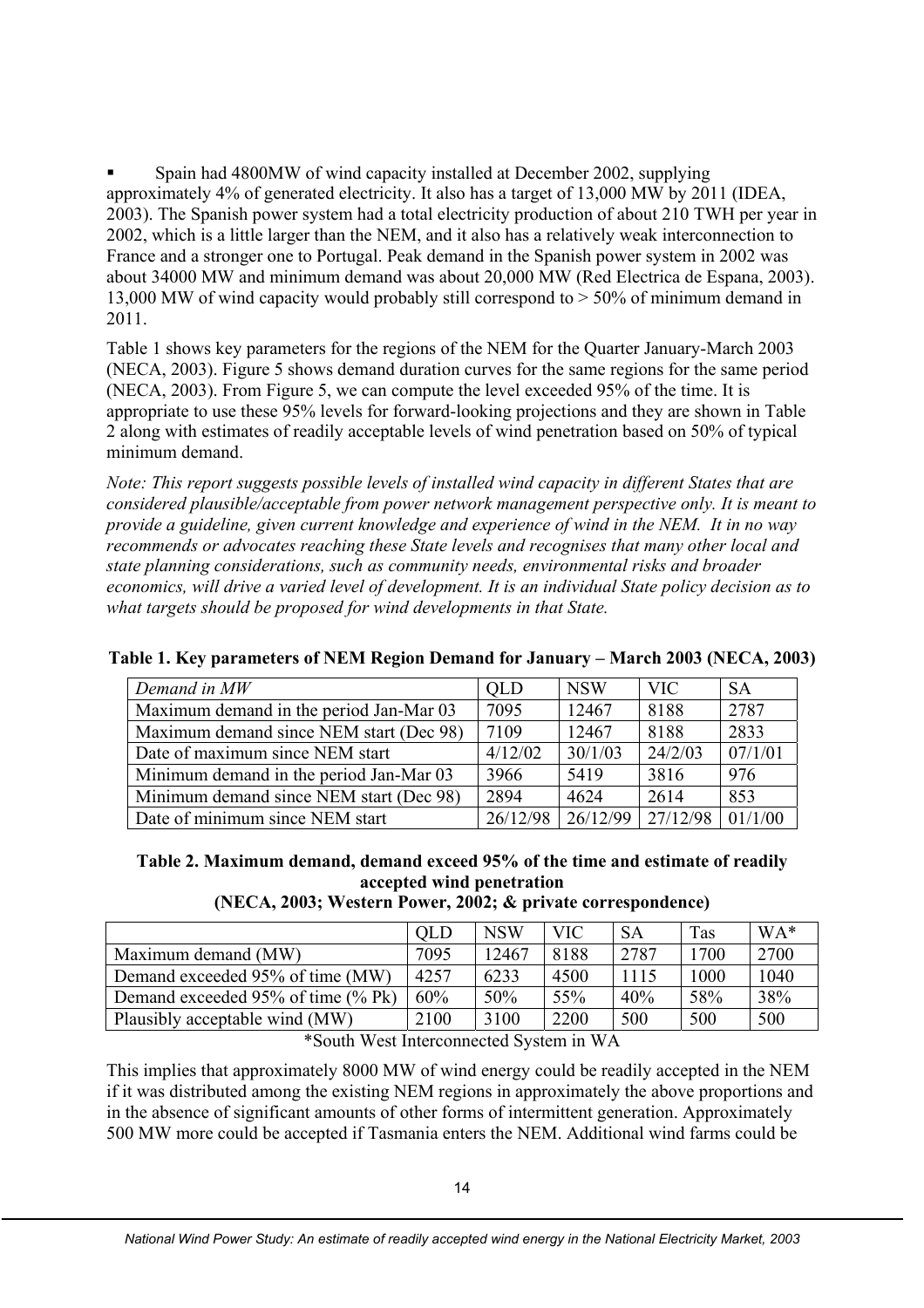tolerated, however the combined output may have to be limited under some circumstances. In general, the incremental value derived from installing wind farms would decline with increasing penetration.

Table 3 compares a recent summary of existing and planned wind energy projects in Australia (Woolnough, 2003, updated from AusWEA web site, 23/9/03) with the estimate of readily accepted wind capacity estimated above. This shows that currently installed wind farm capacity is well below the readily acceptable level in all states.

Table 3 also shows that plans for wind farms significantly exceed the readily accepted capacity in South Australia. However, a higher level of wind capacity in SA may be readily accepted if a significant fraction of the South Australian wind farms is installed close to the border with Victoria assuming that there is adequate physical capacity to Victoria to provide support if wind farm output falls rapidly.<sup>5</sup>

**Table 3. Comparison of installed & planned wind capacity with readily acceptable wind capacity** 

|                                |      | NSW  | Vic  | <b>SA</b> | Tas | <b>WA</b> | Total |
|--------------------------------|------|------|------|-----------|-----|-----------|-------|
| Readily acceptable wind (MW)   | 2100 | 3100 | 2200 | 500       | 500 | 500       | 8900  |
| Installed wind $(MW)^*$        |      |      | 92   | 35        |     | 28        | 196   |
| Proposed $(MW)^*$              | 40   |      | 437  | .90       | 570 | 347       | 2699  |
| Installed or proposed $(MW)^*$ | 53   | 132  | 529  | 225       | 581 | 375       | 2895  |

\*Source for updated installed & proposed wind MW: www.auswea.com.au (23/9/03)

Table 4 shows interconnection capacity in the National Electricity Market. This shows that there is approximately 680 MW transfer capability from Victoria to South Australia and 420 MW from South Australia to Victoria, the former number being the more important in the context of providing support in the event of an unpredicted rapid decline in wind farm output. Network augmentation in the southeast of South Australia could increase this support capability.

Basslink could provide similar back-up support for wind farms in Tasmania. In principle, it could move rapidly from transmitting 600 MW from Tasmania to Victoria, to transmitting 300 MW from Victoria to Tasmania, a range of 900 MW.

| <b>Interconnection</b>           | <b>MW</b> |
|----------------------------------|-----------|
| Queensland to NSW (QNI AC)       | 950       |
| NSW to Queensland (QNI AC)       | 700       |
| NSW to/from Qld (Direct Link DC) | 180       |
| NSW-Snowy (AC)                   | 1150      |
| Snowy-NSW (AC)                   | 3200      |
| Snowy-Vic (AC)                   | 1900      |
| Vic-Snowy (AC)                   | 1100      |

 $<sup>5</sup>$  The interconnection capacity modelled in the NEM is, of necessity, an abstraction of the physical power system.</sup>

-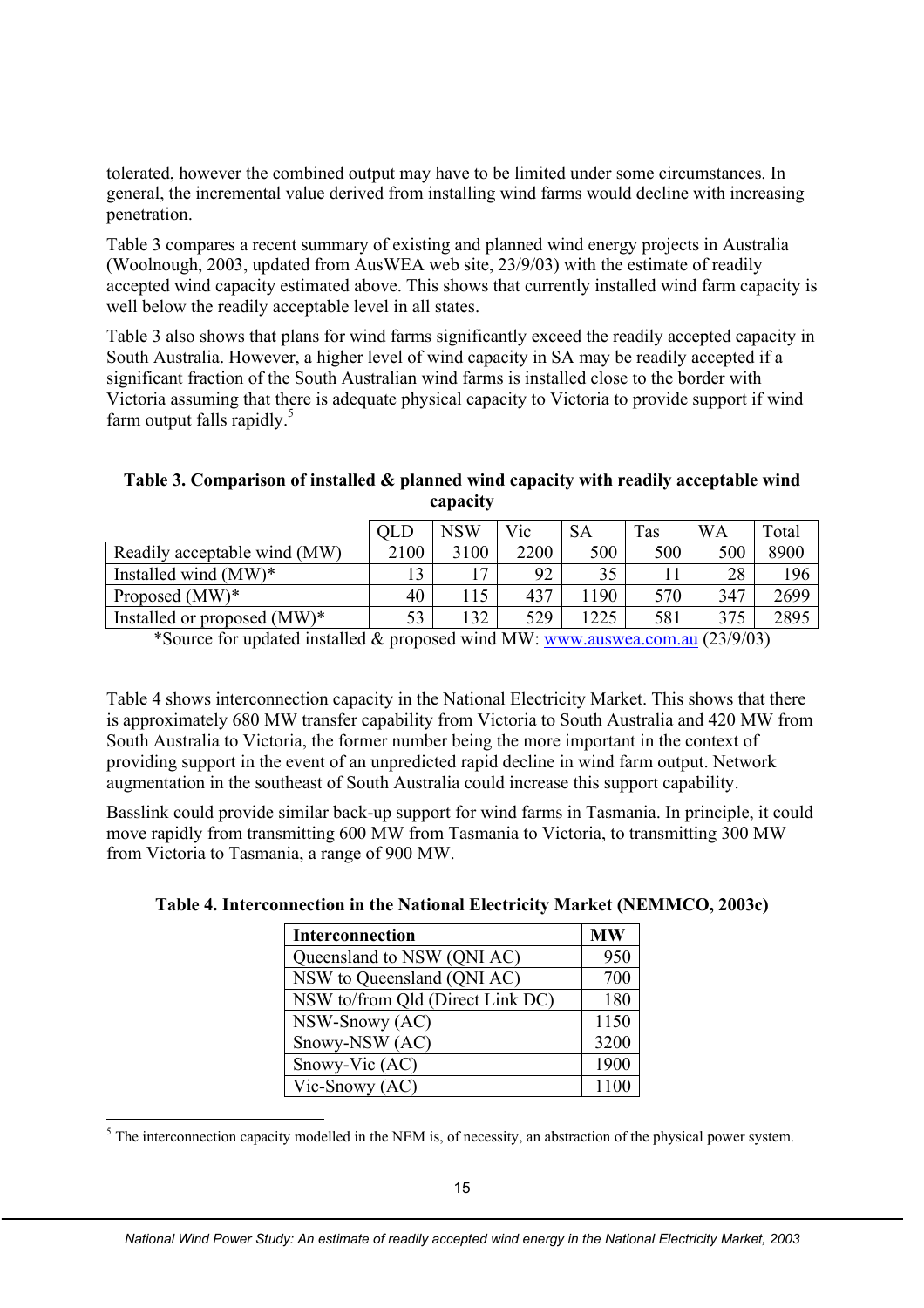| $Vic-SA (AC)$                | 460 |
|------------------------------|-----|
| $SA-Vic(AC)$                 | 300 |
| Vic-SA (Murraylink DC)       | 220 |
| SA-Vic (Murraylink DC)       | 120 |
| Vic-Tas (Basslink DC, 2005?) | 300 |
| Tas-Vic (Basslink DC, 2005?) |     |

# *Geographical factors affecting wind penetration*

Table 5 shows the installed wind capacities in Denmark and Germany and their respective land areas. These land use figures imply that the Eyre Peninsula at  $45000 \text{ km}^2$  could absorb 1,500 MW of wind turbines at the present average German land-use density or 3,000 MW at the present average Danish land-use density<sup>6</sup>.

Also, the land with good wind resources accessible to the NEM in SA, Victoria and NSW and not quarantined by urban areas or national parks is roughly  $200,000 \text{ km}^2$ , which could absorb 7,000 to 14,000 MW of wind power at similar average densities to the present situation in Germany and Denmark respectively.

#### **Table 5. Land area, installed wind capacity and wind power density in Denmark and Germany**

(sources: European Wind Energy Association and Greenpeace (2003), The Times Concise Atlas of the World, 1983)

| Country or region   Area $(km^2)$ |         | MW wind (end 2002) | $1$ MW/km <sup>2</sup> |
|-----------------------------------|---------|--------------------|------------------------|
| Denmark                           | 43,000  | 2900               | 0.067                  |
| Germany                           | 360,000 | 12000              | 0.033                  |

Focken et al (2002) suggest that the ability to exploit diversity between the stochastic outputs of evenly distributed wind turbines depends primarily on the land area involved. Wind power density (MW/km<sup>2</sup>) thus becomes an inverse measure of the ability to exploit diversity.

On this reasoning, assuming similar wind behaviour in Australia and Europe, 8000 MW spread evenly over 200,000 km<sup>2</sup> (0.04 MW/km<sup>2</sup>) could be expected to give greater diversity benefits than the present situation in Denmark, and probably also more than in Germany, where wind farms are concentrated in a region close to the North Sea. Moreover, the land with good wind resources accessible to the NEM in SA, Victoria and NSW is not contiguous but rather distributed across a much greater land area, adding to the diversity when considered for the NEM as a whole. This reinforces the view that local network constraints are more likely to be restrictive than NEM-wide constraints in the near term. However, these should be technically solvable. For example, 3000 MW of wind capacity on the Eyre Peninsular would raise comparable network design issues to those already solved in Denmark. Whether it would be cost effective to do so is, of course, another matter.

<sup>&</sup>lt;sup>6</sup> Wind farms are actually distributed more evenly in Denmark than in Germany, where they are concentrated in areas close to the North Sea.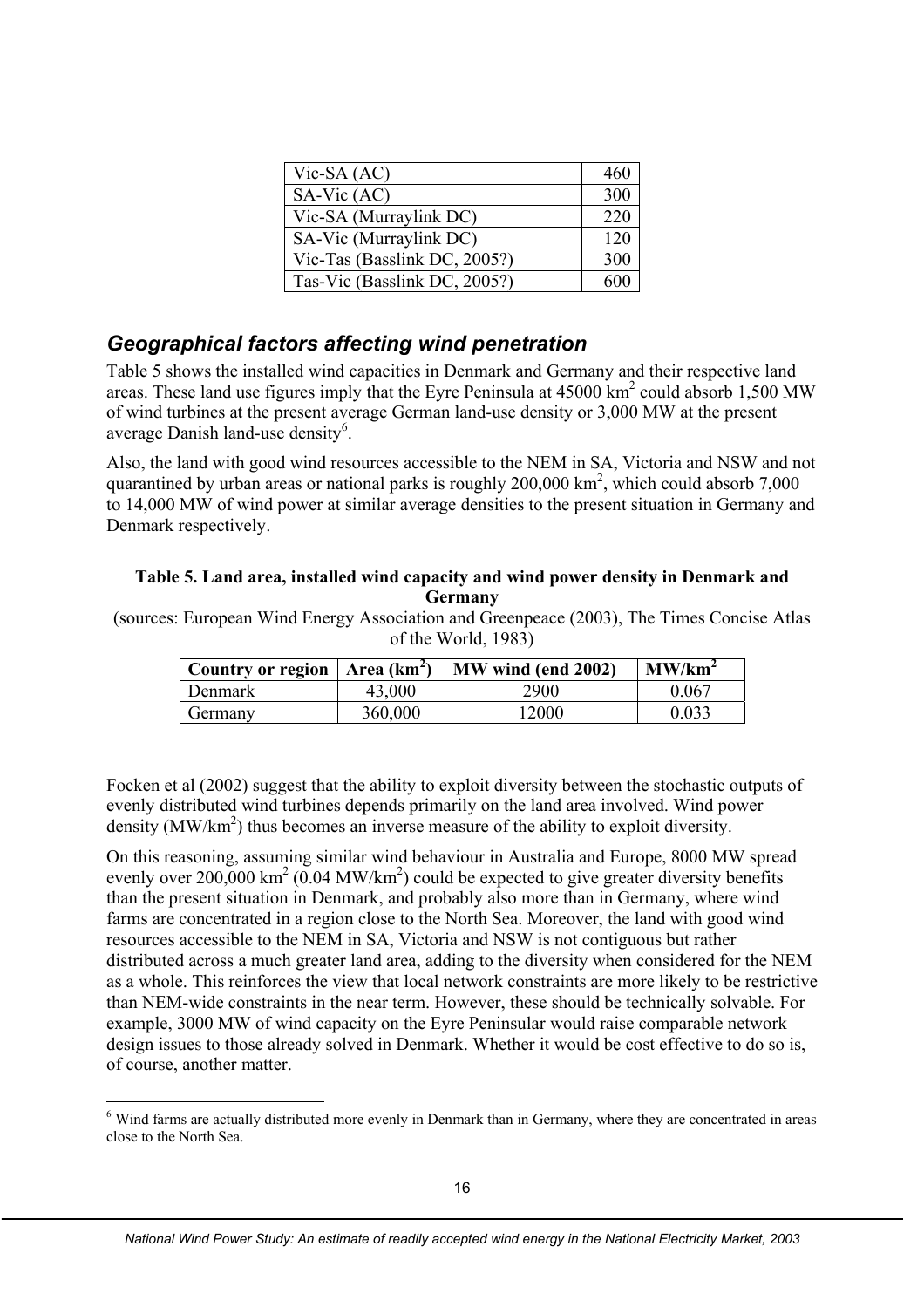## *Conclusions*

This preliminary review of the issues suggests that the NEM could readily accept 8000MW of wind farms provided that:

the wind farms were installed in a progressive manner over a period of about 10 years;

 the wind farms were widely dispersed within the NEM and, where necessary, local voltage or network flow constraints were overcome;

 the wind farms used advanced wind turbine technology, such as DFIG or alternator technology and advanced wind farm control systems that allowed the wind farm output to be remotely monitored and controlled; and

 advanced wind forecasting techniques were developed and used to predict the future behaviour of wind farms and groups of wind farms, and in particular to accurately predict significant changes in the output of regional groups of wind farms hours or preferably days in advance.

Unfortunately, current arrangements under the National Electricity Code (NEC), including the commercial signals provided by the NEM and network charges, are not adequate to ensure such an outcome. Indications to date are that wind farms may not be being installed in a sufficiently dispersed manner to avoid network constraints and it is not clear whether developers are installing turbines of sufficient sophistication and wind farm control and protection schemes of adequate performance.

Thus the following policy options are recommended for consideration:

 Integrated regional wind development strategies should be developed, which systematically take into account resource distribution, land use issues, turbine technology and connection requirements, network voltage and flow constraints and other planning issues.

 Advanced wind forecasting techniques should be developed to predict the future behaviour of wind farms and groups of wind farms, and in particular to accurately predict significant changes in the output of regional groups of wind farms up to two days in advance.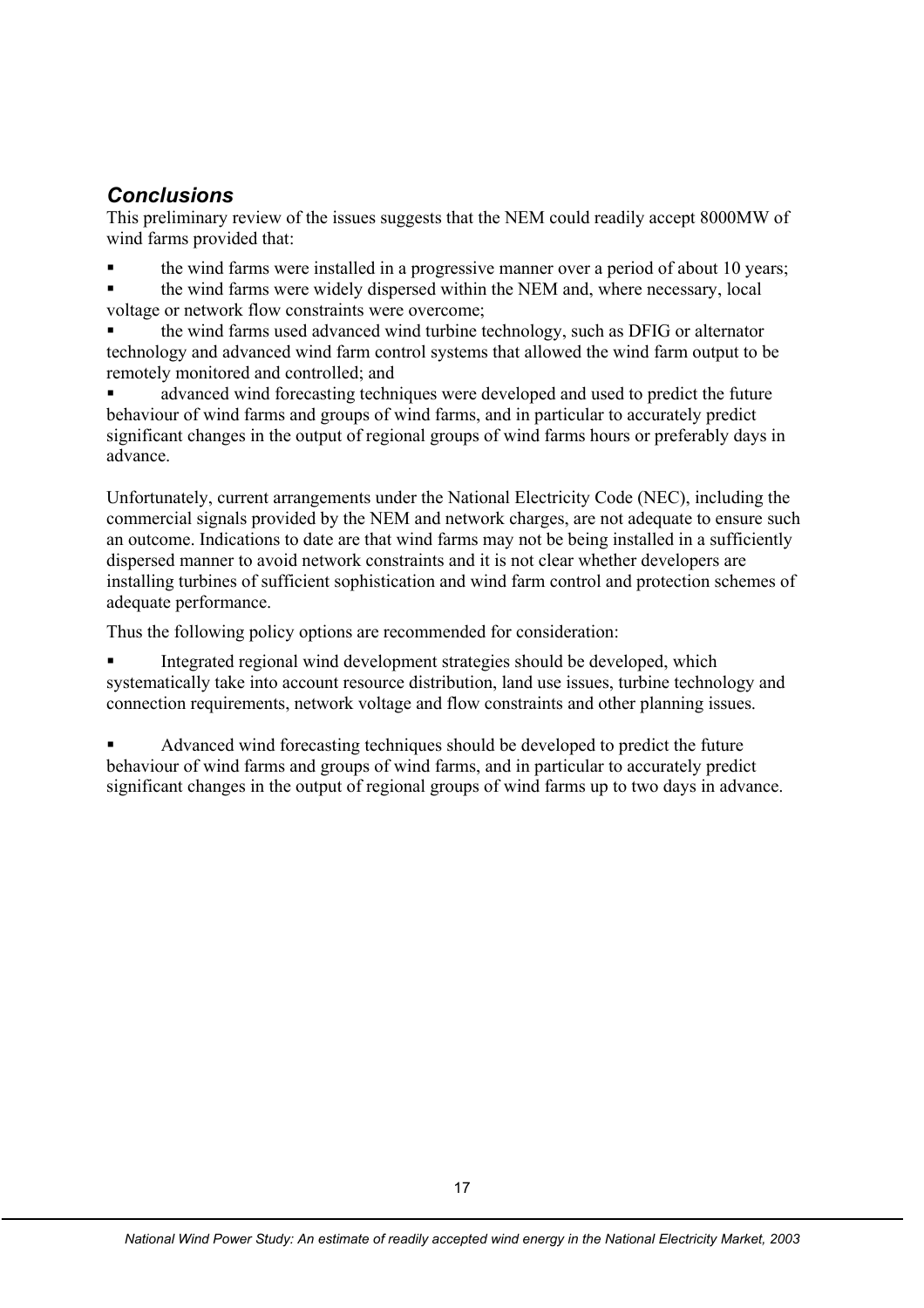

**Figure 4. Proposed penalty charge (c/kWh) for wind energy in Western Australian South Western Interconnected Power System (Western Power, 2002)** 



**Figure 5. Demand duration curves for the States participating in the NEM. The lines represent the percentage of time spent (horizontal axis) below the demand level indicated (vertical axis). The data is half-hourly demand for January-March 2003 (NECA, 2003)**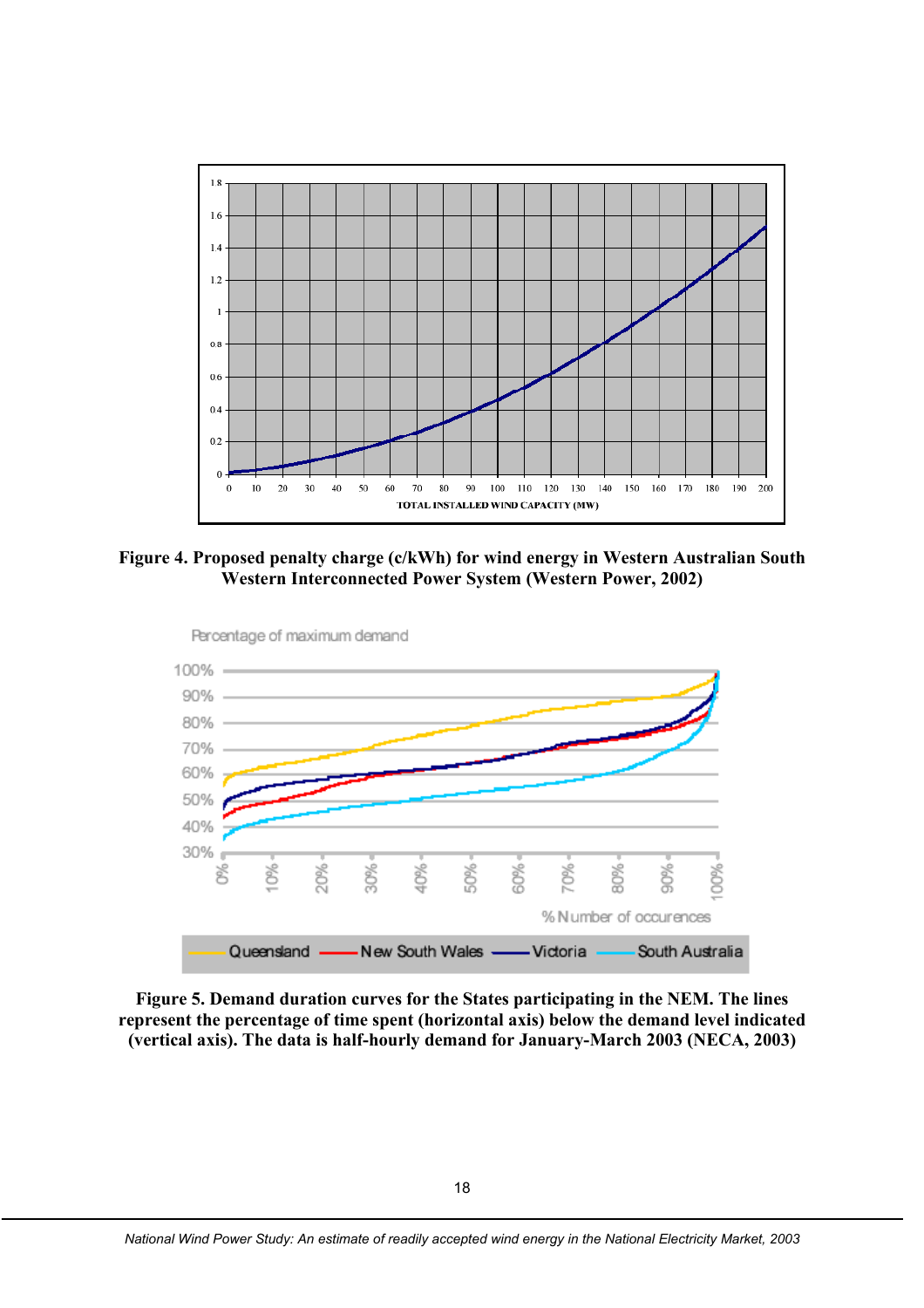# *References*

Anon (2003), "Mawson Wind Farm", EcoGeneration Magazine, June/July, p 19.

Archer CL and Jacobson M Z (2003), "Spatial and temporal distributions of U.S. winds and wind power at 80 m derived from measurements", *Journal of Geophysical Research*, Vol 108, No. D9.

Doherty R and O'Malley M (2003), "Quantifying Reserve Demands due to Increasing Wind Power Penetration", *Proceedings of the IEEE Bologna Power Tech Conference,* June.

Electricity Supply Industry Planning Council of South Australia (ESIPC, 2003), *South Australia Wind Power Study,* March.

Electrotek Concepts (2003a), *System Operation Impacts of Wind Generation Study,* prepared for WE Energies, Milwaukie Wisconsin, USA, July.

Electrotek Concepts (2003b), *Characterizing the Impacts of Significant Wind Generation Facilities on Bulk Power System Operation Planning,* prepared for the Utility wind Interest Group, May. Available from www.uwig.org.

European Wind Energy Association and Greenpeace (2003), *Wind Force 12*, May.

Focken U, Lange M, Monnich K and Waldl H (2002), "Short-term prediction of the aggregated power output of wind farms - statistical analysis of the reduction of the prediction error by spatial smoothing effects", *Journal of Wind Engineering and Industrial Aerodynamics*, 90 (2002) 231– 246.

Garrad Hassan and Partners (2003), *The Impacts of Increased Levels of Penetration on the Electricity Systems of the Republic of Ireland and Northern Ireland: Final Report,* prepared for the Commission for Energy Regulation, February. Available from www.cer.ie/cerdocs/cer03024.pdf.

Hart E, Williams M and Gill B (1990), *The Use of Medium Sized Wind Generators in Isolated Community Power Grids,* End of Grant Report Number 909, National Energy Research, Development and Demonstration Program, December.

Hirst E (2001), *Interactions of Wind Farms with Bulk Power Operation and Markets,* prepared for the Project for Sustainable FERC Energy Policy, September. Available from www.ehirst.com.

Ilex Energy Consulting (2002), *Quantifying the system costs of additional renewables in 2020,* Dept of Trade and Industry (UK), available from: http://www2.dti.gov.uk/energy/developep/support.shtml.

Koch F, Erlich I, Shewarega F and Bachmann U (2003), "Dynamic Interaction of large Offshore Wind Farms with the Electric Power System", *Proceedings of the IEEE Bologna Power Tech Conference,* June.

Makarov Y, Hawkins D, Leuze E and Vidov, J (2002), *California ISO Wind Generation Forecasting Service Design and Experience,* June. Available from www.caliso.com.

 NECA (National Electricity Code Administrator) (2002), *National Electricity Code,* Version 1.0 Amendment 7.

NECA (2003), *National Electricity Market Statistical Digest, January-March 2003*. Available from www.neca.com.au.